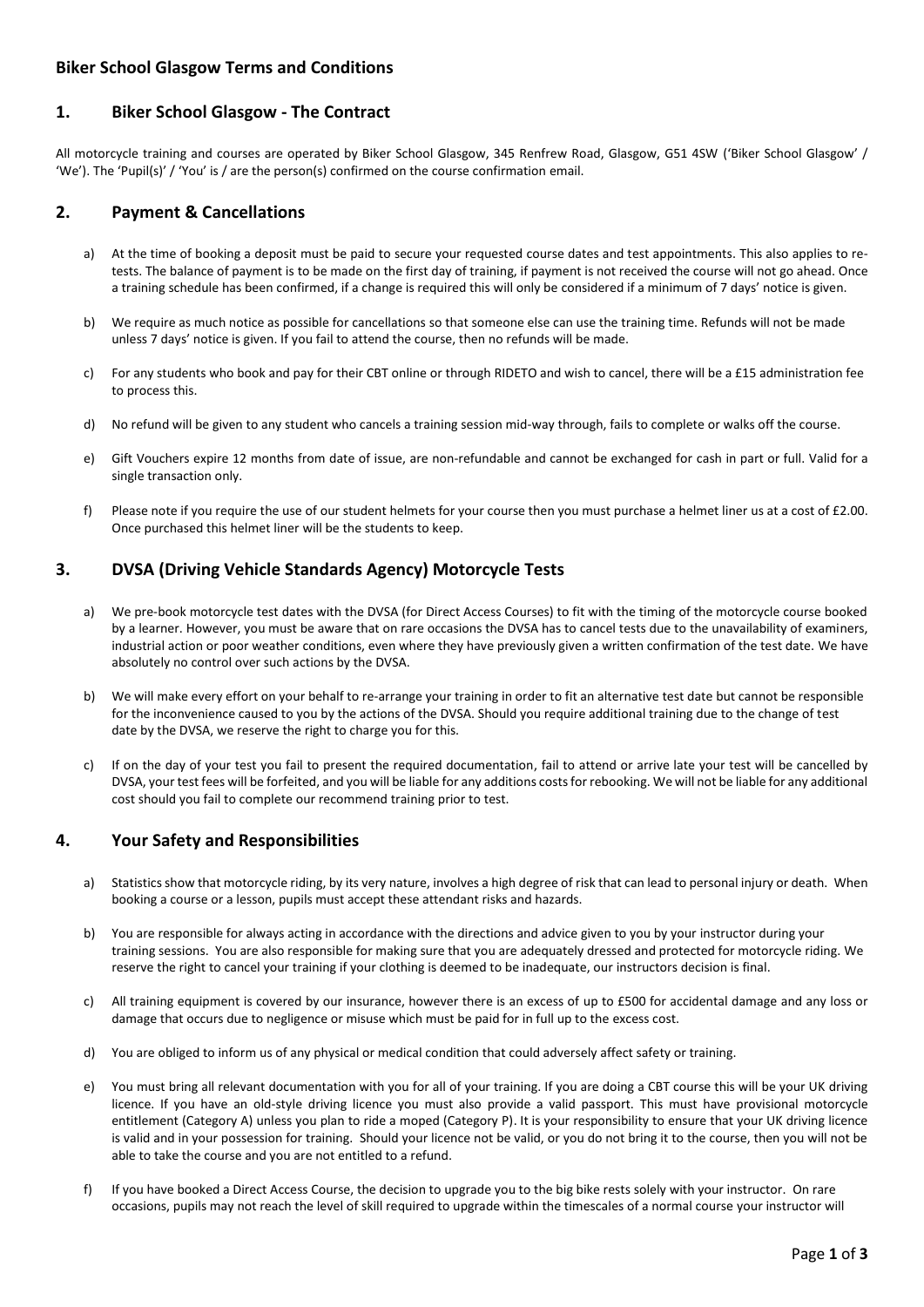explain the alternatives to you.

- g) For most, completing CBT takes just one day, should you fail to complete all elements additional training is available and can be discussed with your instructor. This is subject to availability.
- h) Your eyesight will be checked by the instructor with the legal requirement set at 20.5 meters distance. If contact lenses or glasses are required customers have to wear them throughout their whole course. Failure to meet shall forfeit the days course.
- i) We reserve the right to cancel any tuition should there be a suspicion that the Pupil is under the influence of drink or drugs or if the Pupil is not legal to ride on the road (e.g. you fail an eye test). We also reserve the right to stop tuition at any time when the Pupil is not safe on the road and is not acting in accordance with instructions. No refund of fees will be made in such a situation.
- j) If you are supplying your own machine to train on, it is your responsibility to ensure that it meets with all legal requirements for being on the road with an up to date tax disc and L plates clearly displayed. You must provide proof of insurance and MOT (where applicable). Should you arrive for training on a machine that is not legal; your instructor will not be able to conduct any on-road training. In such a scenario, your fee will not be refundable, and you will be required to re-book and pay for any additional lessons.
- k) If you incur any penalties or fines whilst riding our bikes, due to your manner of riding on the road, these will be charged directly to you.
- l) We shall not tolerate students that do not display the right attitude to train in a safe manner with other students, general public or instructors either on site or out on the road. Any threatening behaviour whether physical or verbal will result in an immediate termination of your training. No appeal will be accepted and the decision of your instructor will in all cases be final and no refund will be given.
- m) If you are late for training, your instructor will continue with the scheduled session to meet other pupil's training requirements. You will not be reimbursed for training where you arrived late.

### **5. Our Responsibilities**

- a) For Direct Access and CBT courses, we will provide you with practical motorcycle training in accordance with the DVSA approved training standards.
- b) For all courses, where you have hired a motorcycle, we will provide you with a motorcycle that is compliant with all legal requirements and is roadworthy. We will provide a geared machine where requested, but reserve the right to, move you to an automatic machine for safety reasons. This will be determined by your instructor.
- c) For Direct Access courses, we do not provide any guarantee that you will pass your Module 1 or Module 2 motorcycle test. If you fail your Module 1 test, you may not be able to take your Module 2 test and you will forfeit your Module 2 test fee. Should you fail either your Module 1 or your Module 2 test, the costs of any additional training, the DVSA test fees and any travel or subsistence costs are your responsibility.
- d) In the rare occasion that we have to cancel your course in full or part due to the unavailability of instructors, industrial action or poor weather conditions, we will re-arrange your course and DVSA test date (if applicable) at a mutually agreed time.

### **6. Liability**

- a) Although every effort is made to ensure your safety during your course, you must realistically accept that there is a possibility that an accident may occur that causes loss, damage, expense, personal injury or death to you. Unless shown to be negligent, your instructor and Biker School Glasgow is not liable to you for any loss, damage, personal injury or death as a result of any accident that may occur.
- b) Our liability is limited to any damage caused to the Pupil by our failure to perform the contract or by our improper performance of the contract unless the failure or improper performance was the fault of the Pupil or any other third party or was due to unusual or unforeseeable circumstances which could not have been avoided, and this liability is limited to the price paid for the training course.

# **7. Complaints Policy**

Everyone at Biker School Glasgow wants you to get the most out of your programme, and to have an enjoyable learning experience. We utilise your feedback, positive or negative, to improve our services and processes for the benefit of all our customers.

In the regrettable event you feel you haven't received the best treatment from any member of staff, you have the right to make an official complaint and to have this dealt with professionally and speedily. The ATB will take into account its duty to promote equality and diversity throughout this process.